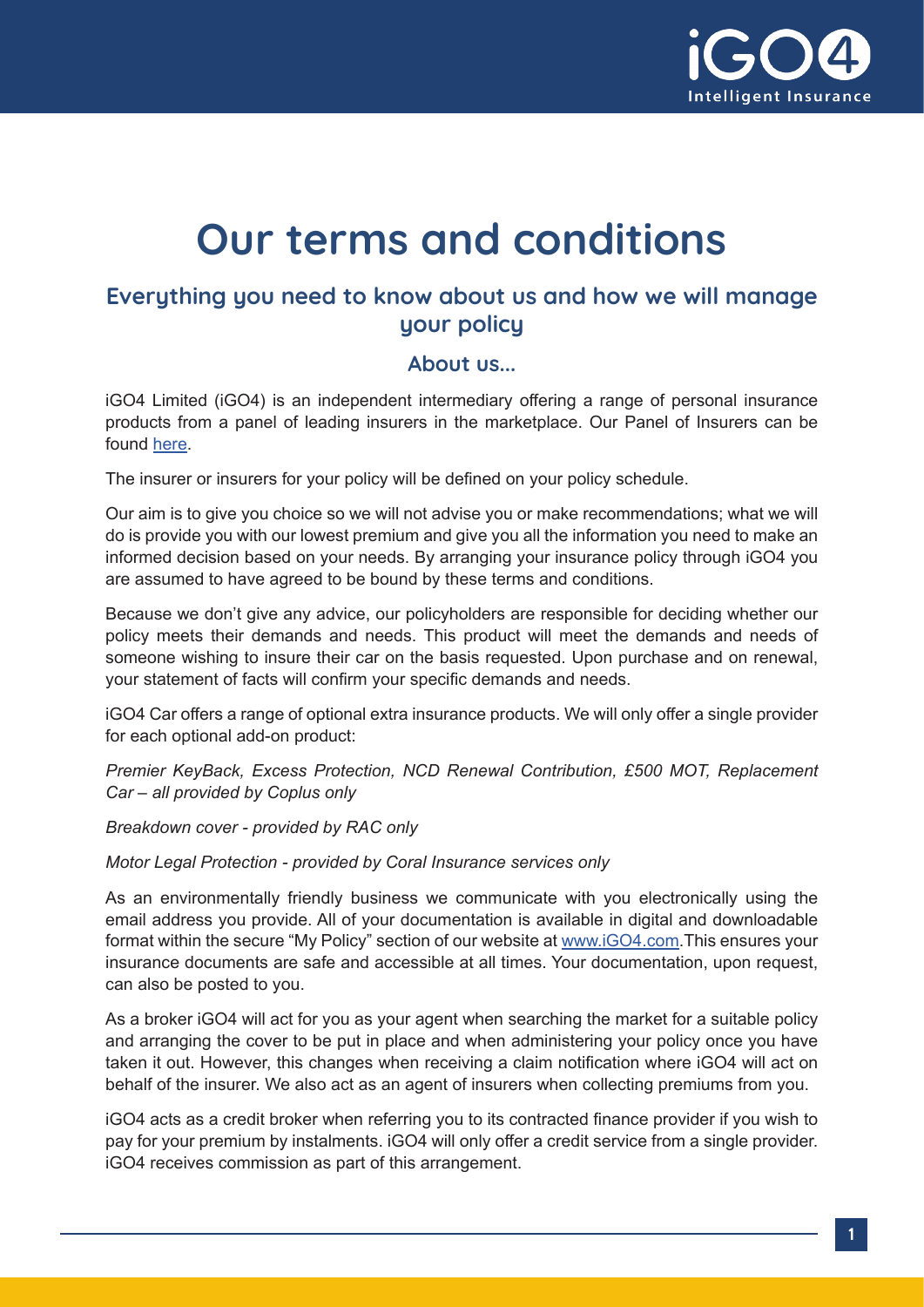

## **Who regulates us?**

iGO4 is authorised and regulated by the Financial Conduct Authority (FCA), our FCA registration number is 536726 and our registered address is iGO4 House, Staniland Way, Peterborough, PE4 6JT. Our permitted business is assisting in the arrangement, administration and performance of a contract of insurance, and credit broking.

You can check our details on the FCA's register by visiting their website **[www.fca.org.uk](http://www.fca.org.uk)**. Please note that the Financial Conduct Authority, the Financial Ombudsman Service and the Financial Services Compensation Scheme do not operate in respect of risks in the Channel Islands or the Isle of Man.

#### **Keep us updated…**

You have a legal obligation to be open, honest and provide accurate information in response to our questions and to take reasonable care not to make a misrepresentation in connection with your policy.

You must notify us immediately of any changes to the information you have provided, as failure to do so could mean that your policy may not protect you.You must take reasonable care to ensure any changes to the information provided are declared as this may affect your current policy, but may also influence the acceptance and assessment of the insurer's renewal terms. The reason why this is so important is that if you fail to tell us or the insurer, the insurer may not pay a part or all of your claim and may cancel your policy. You may find it difficult to re-arrange cover because you did not tell an insurer everything when asked, and you will have to disclose this fact when you reapply for insurance.

#### **What you will have to pay for our services…**

iGO4 may receive payment for arranging insurance policies in the form of commission paid by the insurer that provides your cover, this is a percentage of your premium and is included in the premium you pay. In addition to your premium, the following charges may be applied by us during the life of your policy including certain fees which you pay directly to us:

|               | New policy setup fee (included within your policy price and non-refundable in the event of |
|---------------|--------------------------------------------------------------------------------------------|
| cancellation) |                                                                                            |
| Fee cost      | <b>Why we charge it</b>                                                                    |

| I GG GUSL | <b>I</b> WILLY WE CHRIGE IT                                 |
|-----------|-------------------------------------------------------------|
| £60       | To cover the costs of arranging and servicing a new policy. |
|           |                                                             |

| <b>Cancellation fee</b> |              |                                                                                                     |
|-------------------------|--------------|-----------------------------------------------------------------------------------------------------|
| <b>Before</b>           | <b>After</b> | Why we charge it                                                                                    |
| 14 days                 | 14 days      |                                                                                                     |
| £35                     | £65          | To cover the costs of administering the cancellation of your policy and<br>notifying third parties. |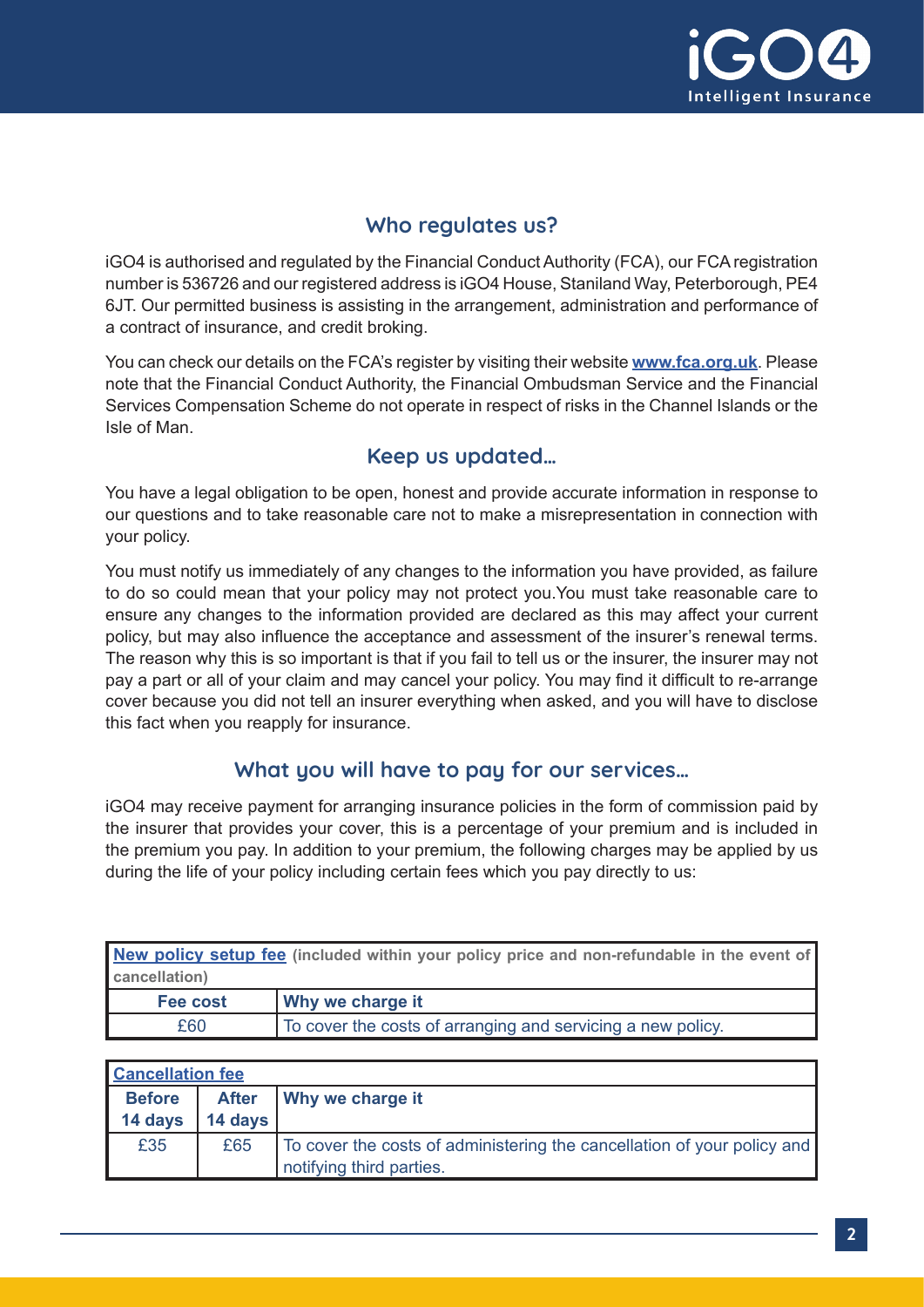

| <b>Policy change fee</b> |     |                                                                       |
|--------------------------|-----|-----------------------------------------------------------------------|
| <b>Online</b>            |     | Offline   Why we charge it                                            |
| £0                       | £25 | To cover the costs of administering changes processed by our customer |
|                          |     | services team. We won't collect or refund any amounts under £1 when   |
|                          |     | making amendments or alterations to your policy.                      |

**[Renewal fee](https://help.igo4.com/hc/en-gb/articles/360024376251) (included within your renewal policy price and non-refundable in the event of cancellation)**

| Fee cost | <b>Why we charge it</b>                                        |
|----------|----------------------------------------------------------------|
| £60      | To cover the costs of renewing and servicing a renewal policy. |

| Direct debit failure fee (charged by Close Brothers Premium Finance - the finance provider) |                                                                          |
|---------------------------------------------------------------------------------------------|--------------------------------------------------------------------------|
| Fee cost                                                                                    | <b>Why we charge it</b>                                                  |
| £30                                                                                         | To cover the cost of reapplying for payment after a missed direct debit. |
| £15                                                                                         | To cover the cost if your credit agreement is cancelled as a result of   |
|                                                                                             | you not adhering to the terms of the credit agreement.                   |

| Debt collection agency fee (charged by iGO4) |                                                     |
|----------------------------------------------|-----------------------------------------------------|
| Fee cost                                     | Why we charge it                                    |
| £20                                          | To cover the increased cost of collecting the debt. |

| <b>Aviva Funding</b> (non-refundable in the event of cancellation) |                                                            |
|--------------------------------------------------------------------|------------------------------------------------------------|
| Fee cost                                                           | <b>Why we charge it</b>                                    |
| £150                                                               | Where alternative funding has been selected through Aviva. |

For information on all our fees, please visit [www.igo4.com.](http://www.igo4.com)

#### **Payment options…**

We accept payment by most major credit and debit cards.

If you choose to pay your premium by instalments this will be via a finance arrangement, which will be in your name and subject to interest charges that we will confirm to you when providing the full details. Importantly, the instalment arrangement (credit agreement) you will enter into will be with the finance company not iGO4. It is an entirely separate contract irrespective of the insurance contract. Remember, paying by instalments is more expensive than paying for your policy in full.

So that they have the necessary information to assess your application, prevent fraud and ensure that you are offered the best payment option for your needs, our funding agency Close Brothers Limited trading as Close Brothers Premium Finance will use credit referencing agencies for a hard credit check for new policies, renewals and in certain circumstances where policy amendments are requested, to check you can afford to pay. As this is a hard credit check, your entire credit history will be searched and a mark will be left on your credit report, so whenever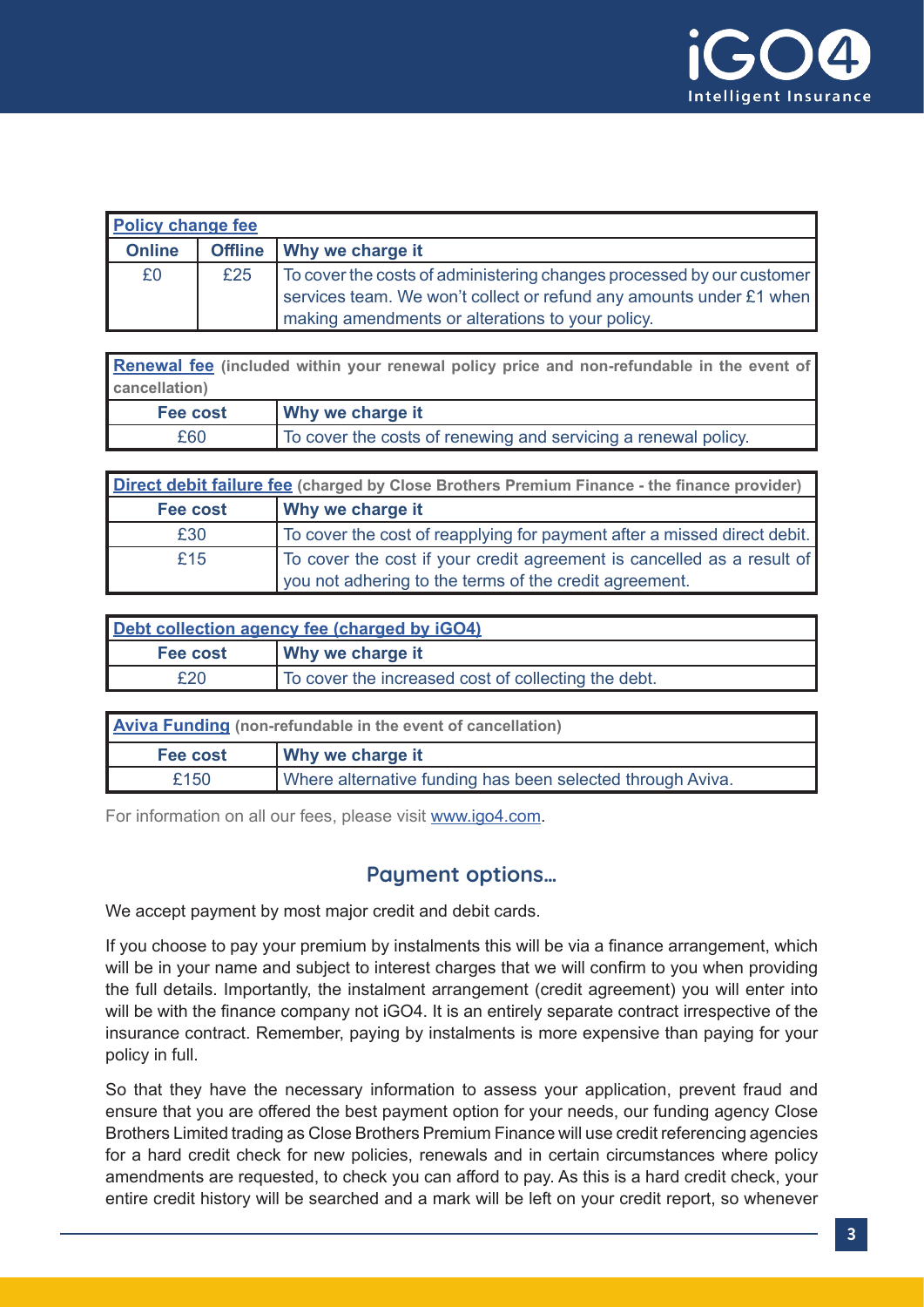

prospective lenders look at your credit report they can see you applied for credit and whether you were accepted. This affordability assessment will take place after you have applied for a credit agreement.

If your application is unsuccessful, Close Brothers will contact you to inform you. This will not invalidate your insurance - however, you will be required to pay for your policy in one full payment.

In the event of your failure to meet the contractual obligations regarding payment, the finance provider will cancel the credit agreement and charge the funded balance back to iGO4. iGO4 will then contact you directly regarding payment for your insurance policy.

Before your premium is paid to the relevant insurer, and for your protection, we hold your money as an agent of the insurer. This means the premium is treated as having been received by the insurer as soon as it is received by us. Any refund due to you from the insurer may also be held by us as the agent prior to it being paid to you.

#### **Your right to cancel…**

If you wish to cancel your policy you can do this by contacting us via phone, email or post. You have a legal right to cancel for any reason within 14 days of receiving the full policy terms. A charge will apply for the period of cover provided and in addition an administration charge will apply as shown under "**What you will have to pay for our services…**"

After 14 days you may cancel this agreement with us at any time subject to the charges detailed under "**What you will have to pay for our services…**" There will be no refund for any additional product that you choose alongside your policy after 14 days from the start date of your policy.

We also reserve the right to cancel this agreement at any time if there are valid grounds for doing so. We will provide you with sufficient time to re-arrange your insurance and we will notify you of termination in writing via e-mail or letter, together with an explanation if appropriate. Valid reasons may include but are not limited to:

- where we, or your premium finance provider have been unable to collect a premium payment;
- where you are required to send us information in accordance with the terms of your quotation and you fail to do so;
- where we reasonably suspect fraud; or
- use of threatening or abusive behaviour or language, or intimidation or bullying of our staff or underwriters.

Should your policy be cancelled for any reason there will be no return of premium if a claim has been made during the current period of insurance. If you pay by instalments, please also refer to your credit agreement.

#### **If you need to complain…**

We want your experience with us to be second to none but if this is not the case, we want to know about it. If you have a complaint you can let us know by calling our Customer Service team on **01733 308235**, emailing us at **[complaints@iGO4.com](http://complaints@iGO4.com)** or writing to us at **Complaints, iGO4, iGO4 House, Staniland Way, Peterborough, PE4 6JT**. Please note that calls may be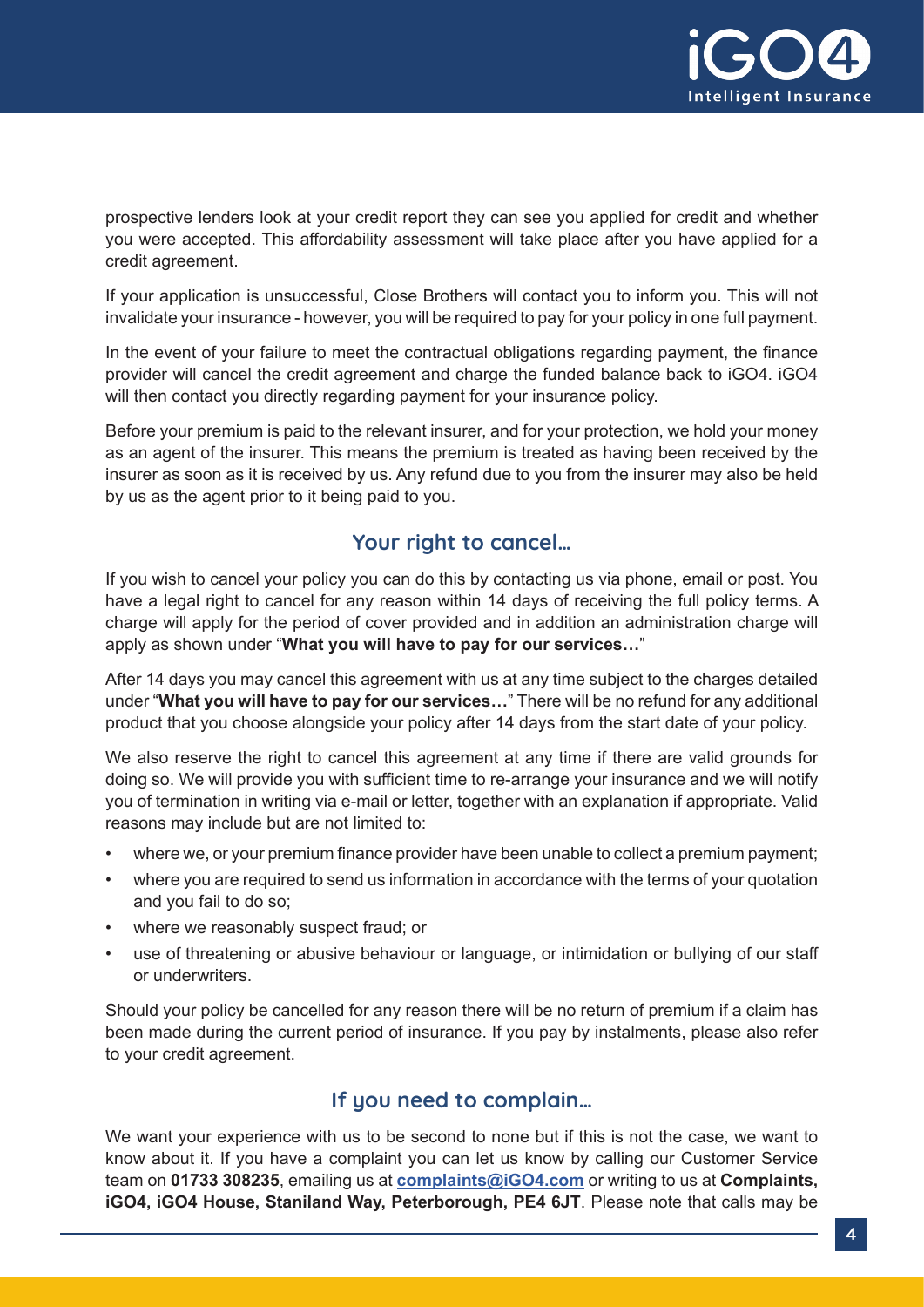

recorded.

We investigate all complaints that we receive and hope to come to a satisfactory outcome as quickly as possible. However, if you are not happy with our response, you may approach the Financial Ombudsman Service by writing to them at **Financial Ombudsman Service, Exchange Tower, London, E14 9SR** or by telephone on **0800 023 4567** from a landline or **0300 123 9123** from a mobile. Alternatively visit their website **[www.financial-ombudsman.org.](http://www.financial-ombudsman.org.uk) [uk](http://www.financial-ombudsman.org.uk)**. Full details of our complaints procedure are available on request.

#### **When your policy is due to renew…**

In good time before your renewal date we will provide you with an invitation which details the premium and the terms and conditions for renewal of your policy. We will review the premium with your current insurer and we will also work with our panel of insurers to see if we are able to find a cheaper alternative than your current renewal quote.

If you are paying by monthly instalments in most cases you won't need to do anything, we will renew your insurance policy as per our invitation and continue to collect the monthly instalments from your bank as usual.

If you pay for your insurance in full by credit or debit card and haven't objected to your card details being stored for future automatic use, in most cases we will attempt to take payment using your card up to two days before your renewal date.

You will need to contact us before your cover runs out if you have not given us permission to use your card, you wish to use an alternative payment method or you do not want to renew your policy with us.

You have the option to choose whether your policy will automatically renew and can contact us via phone, email or post at any point during the policy year to amend this.

If for some reason we are unable to, or you have told us not to automatically renew your policy, we will contact you by e-mail in good time before your renewal date to let you know what needs to be done in order to continue your cover with iGO4. If we have not heard from you before your renewal date, all cover will cease on the expiry date of the policy.

## **The legal bit...**

The parties are free to choose the law applicable to this contract and, in the absence of agreement to the contrary, the law of England and Wales will apply.

## **Financial Services Compensation Scheme (FSCS)…**

iGO4 and the insurer are covered by the Financial Services Compensation Scheme (FSCS). You may be entitled to compensation from the scheme if we are unable to meet our obligations. This depends on the type of insurance and the circumstances of a claim. Insurance arranging is covered for 90% of the claim without any upper limit and compulsory classes of insurance such as third party motor insurance are covered for 100% without any upper limit. Further information about compensation scheme arrangements are available from the FSCS on